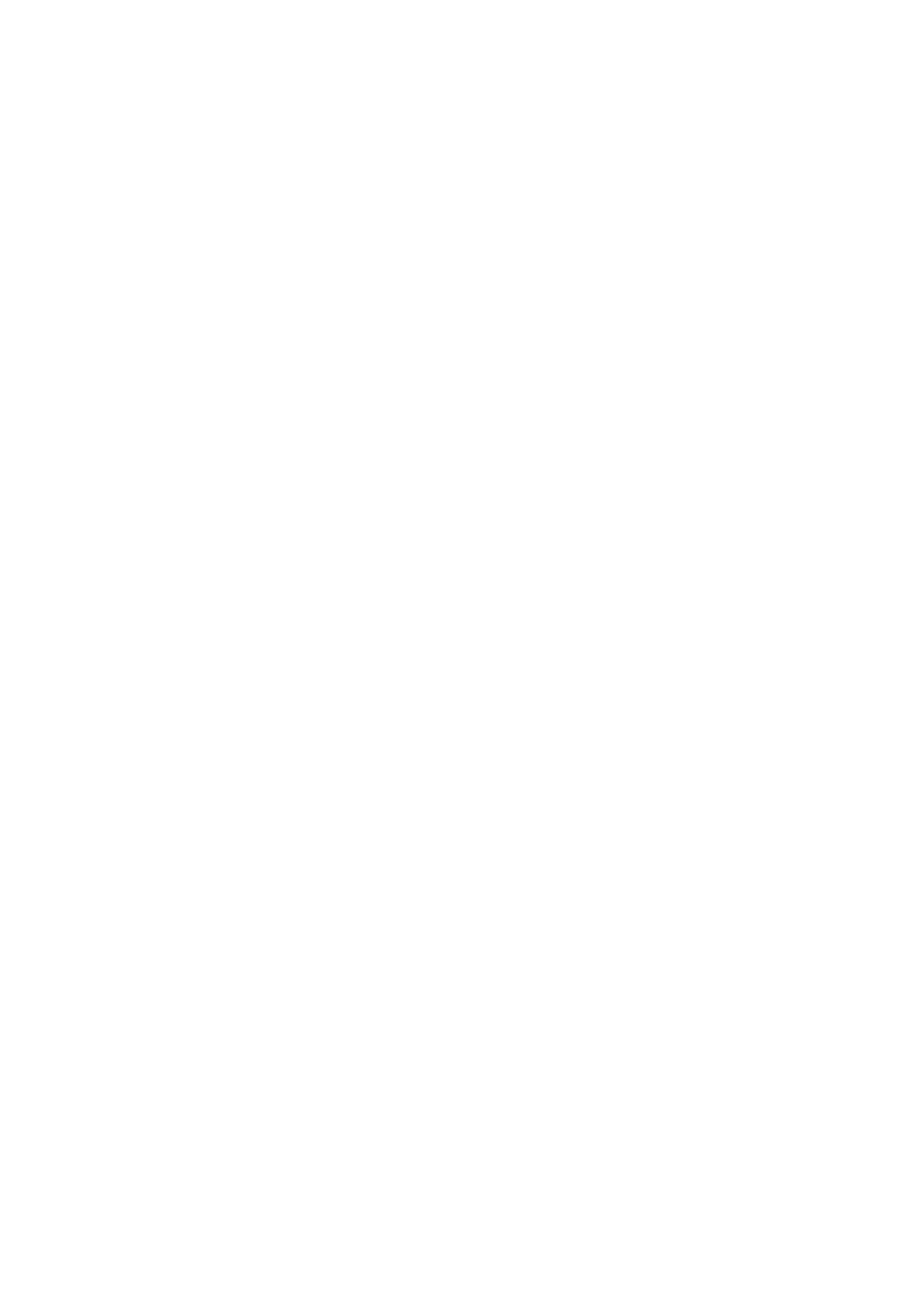# **Foreword**

This handbook has been produced to provide information to assist Members of the Audit and Governance Panel in the performance of their Audit Committee functions. (A glossary of terms has been included as [Appendix A.](#page-12-0))

The Council is accountable to the public for the stewardship of funds under its control. The Council is therefore responsible for maintaining proper accounting records, preparing the financial statements, safeguarding assets, taking reasonable steps for the prevention and detection of fraud and other irregularities and for managing its affairs to secure the economic, efficient and effective use of resources.

Audit Committees are not just the concern of auditors; they are about the governance, financial reporting, and performance of the whole Council. Audit Committees are a critical component in the overall corporate governance process. Good corporate governance requires independent, effective assurance about the adequacy of financial management and reporting. These functions are best delivered by an Audit Committee, independent from the executive and scrutiny functions.

Effective Audit Committees help to raise the profile of internal control, risk management and financial reporting issues within an organisation, as well as providing a forum for the discussion of issues raised by internal and external auditors. They enhance public trust and confidence in the financial governance of a Council.

The purpose of an Audit Committee is to provide independent assurance of the adequacy of the risk management framework and the associated control environment, to undertake independent scrutiny of the Council's financial and non-financial performance to the extent that it affects the Council's exposure to risk and weakens the control environment, and to oversee the financial reporting process.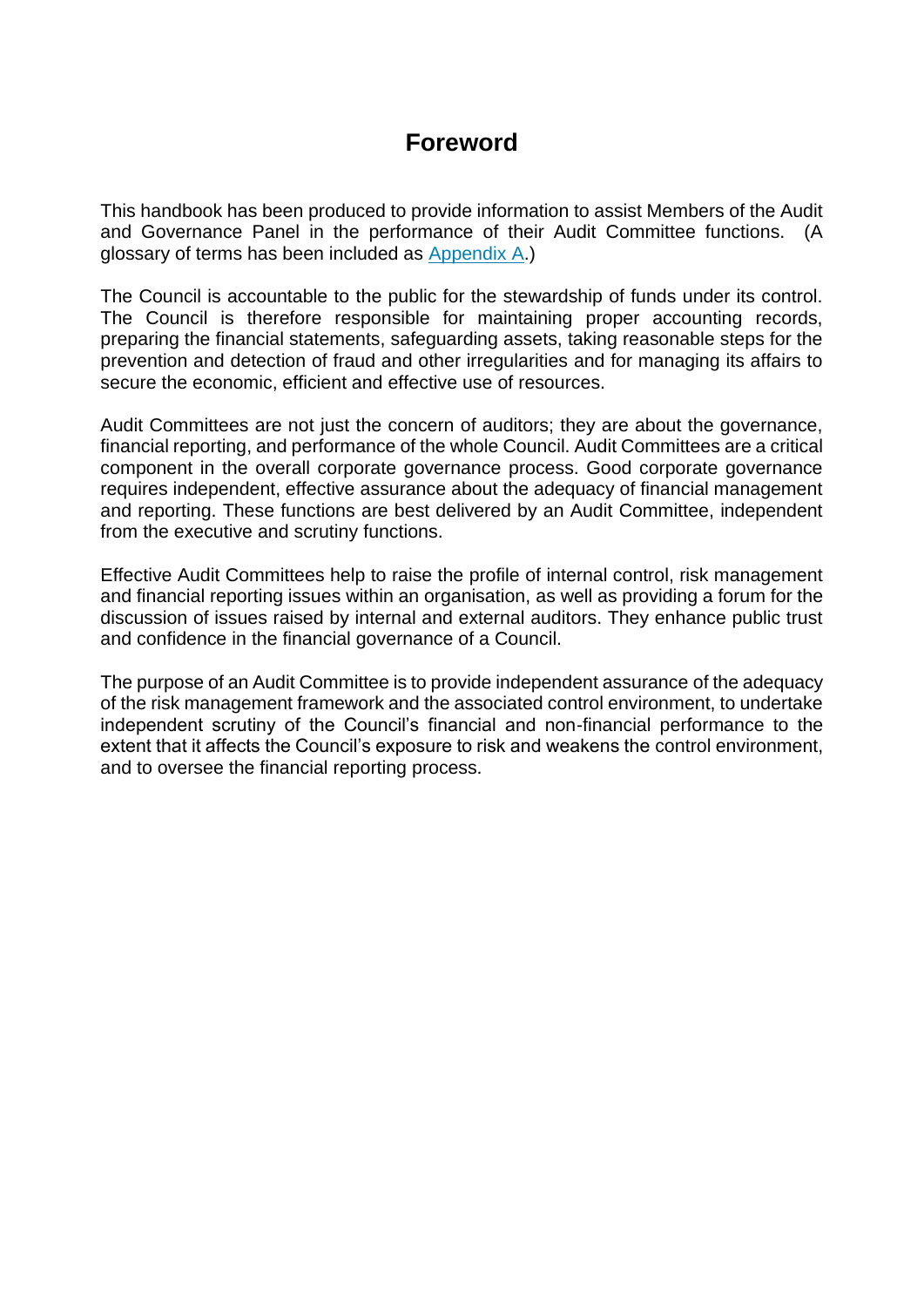# **Contents**

| <b>Section</b>  | <b>Content</b>                         | Page            |
|-----------------|----------------------------------------|-----------------|
| 1               | Introduction                           | $\overline{1}$  |
| $\overline{2}$  | Purpose                                | $\overline{1}$  |
| 3               | <b>Constitution and Objectives</b>     | <u> 1</u>       |
| $\overline{4}$  | <b>Duties and Functions</b>            | $\overline{2}$  |
| 5               | Operation of the Panel                 | $\overline{2}$  |
| $6\phantom{1}6$ | <b>Features of an Audit Committee</b>  | $\overline{2}$  |
| $\overline{7}$  | <b>Benefits of the Committee</b>       | $\underline{3}$ |
| 8               | <b>Relationships with Officers</b>     | $\overline{3}$  |
| 9               | <b>Relationships with Audit Bodies</b> | $\overline{4}$  |
| 10              | Relationships with Council Initiatives | $\overline{I}$  |
| Appendix A      | <b>Glossary of Terms</b>               | 9               |
| Appendix B      | Remit                                  | <u>10</u>       |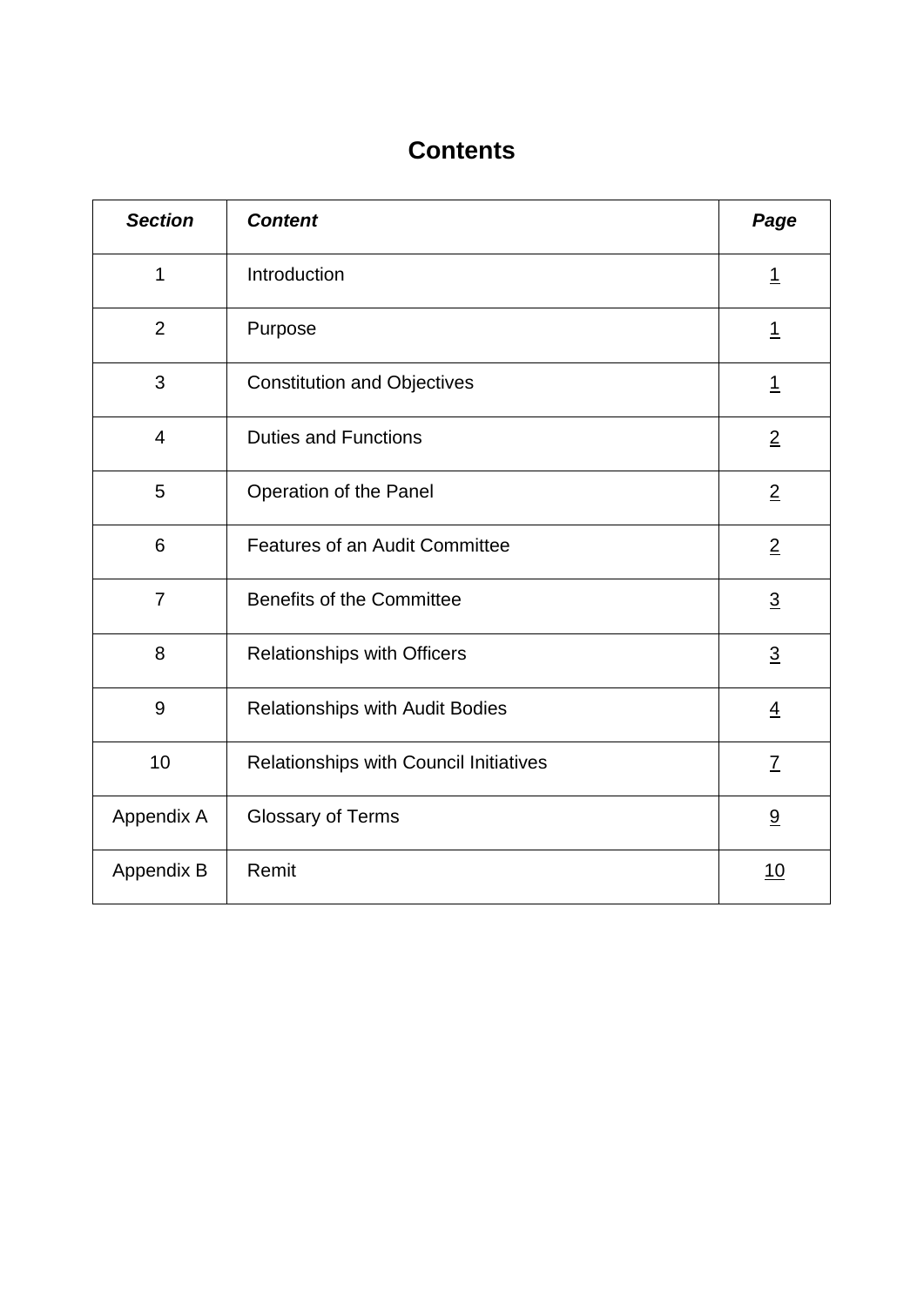### <span id="page-4-0"></span>**1. Introduction**

1.1 The principles of accountability, transparency and openness are central to the work of the Council and monitoring and auditing Council functions and activities is critical to ensuring these values are upheld.

\* 'All Councils should not only have Audit Committee mechanisms in place, but they should be committed to making sure that they are effective'

*\*Audit Scotland overview report 2001/02)* 

- 1.2 The requirement for an internal audit function is implied in Section 95 of the Local Government (Scotland) Act 1973, which requires that authorities 'make arrangements for the proper administration of their financial affairs'. In addition, Scottish Office Circular 5/85 states that effective internal audit is regarded as a matter of good practice.
- 1.3 In South Ayrshire Council the statutory role of proper officer for administration of the Council's financial affairs ('the Section 95 Officer') is undertaken by the Head of Finance and ICT, who is key to discharging these requirements. To be truly effective, this officer requires an effective Audit Committee to provide support and challenge as well, of course, as an adequate and effective internal audit service.

#### <span id="page-4-1"></span>**2. Purpose**

2.1 The purpose of an Audit Committee is to provide independent assurance of the adequacy of the risk management framework and the associated control environment, and to undertake independent scrutiny of the Council's financial and non-financial performance to the extent that it affects the Council's exposure to risk and weakens the control environment.

# <span id="page-4-2"></span>**3. Constitution and Objectives**

- 3.1 In South Ayrshire Council, the Council's Standing Orders and Scheme of Delegation determine which Panel of the Council will fulfil the function of Audit Committee. Currently this role is assigned to the Audit and Governance Panel. This Panel will meet every eight weeks, as part of the Council Committee cycle. It comprises eight members, and members of the Council's Cabinet are ineligible for membership. The Chair of the Panel may be (i) a Councillor (who is not a member of the Administration) or (ii) a lay person appointed following a public recruitment exercise as may be directed by the Council from time to time.
- 3.2 The Panel is attended by the Chief Internal Auditor and the Section 95 Officer . The Panel may decide that the Chief Internal Auditor (or any other officer) should be excluded from either the whole meeting or for a particular item on the agenda. The reason for exclusion should be made known to both the Chief Internal Auditor and the Section 95 Officer.
- 3.3 The Chief Internal Auditor may report directly to the Chair of the Panel if deemed necessary, and it is regarded as good practice for the Panel to meet with Internal and External Audit at least once during the annual cycle of meetings in the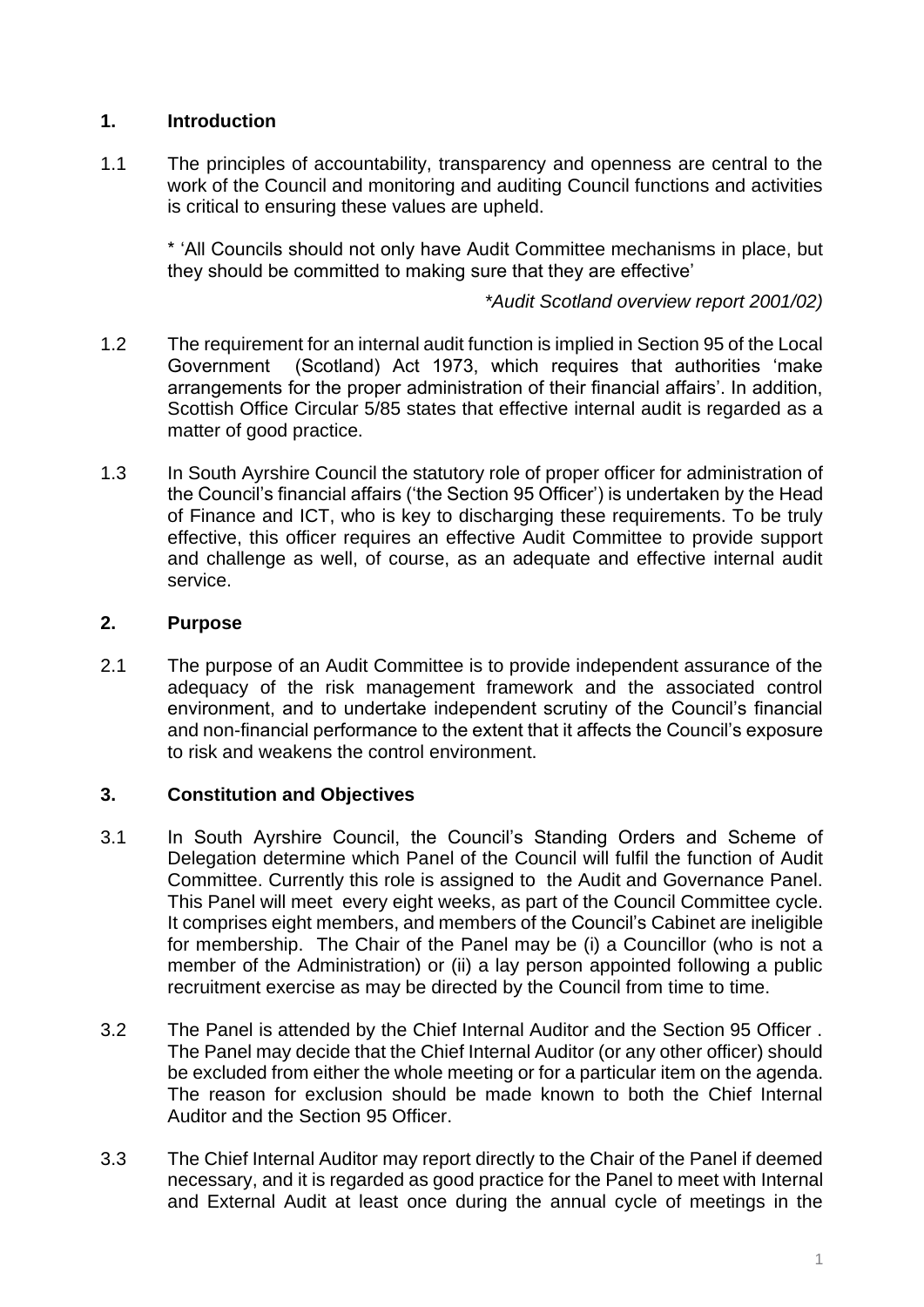absence of other officials to discuss issues of a confidential or sensitive nature. This is currently operated via an informal arrangement.

- 3.4 The Panel has the authority to require the attendance of any Portfolio Holder or officer of the Council, to discuss any audit matters relating to their areas of control.
- 3.5 The Panel Members will seek to satisfy themselves that management has appropriate arrangements in place to:
	- maintain and operate a rigorous regime to ensure best value and continuous improvement
	- secure good stewardship of the Council's resources including arrangements for internal audit, risk management and financial control; and
	- keep under review the Council's local Code of Corporate Governance (currently through the Delivering Good Governance Framework)

# <span id="page-5-0"></span>**4. Duties and Functions**

4.1 The recommended duties of an Audit Committee are set out in CIPFA's Audit Committee Toolkit. The delegated duties and remit of the Audit and Governance Panel closely follow these and are set out in full at [Appendix B.](#page-13-0)

# <span id="page-5-1"></span>**5. Operation of the Panel**

- 5.1 The Audit Committee exists to provide independent assurance that there are adequate controls in place to mitigate key risks and to provide assurance that the Council, including the scrutiny function, is operating effectively.
- 5.2 Although Panels and Committees of the Council are by law open to the public, there will be matters which will require to be heard in private because they deal with either exempt or confidential information, both of which are defined in legislation. Regard should, however, be given to the principles of openness and inclusiveness. The provisions of the Council's Standing Orders Relating to Meetings will apply to the Audit Committee as they do to other Panel and Committee meetings.

# <span id="page-5-2"></span>**6. Features of an Audit Committee**

- 6.1 CIPFA recognises that good Audit Committees will be characterised by:
	- a strong chair displaying a depth of skills and interest;
	- unbiased attitudes treating auditors, the executive and management equally;
	- the ability to challenge the executive (leader, chief executive or combination) when required; and
	- a membership that is balanced, objective, independent of mind, and knowledgeable.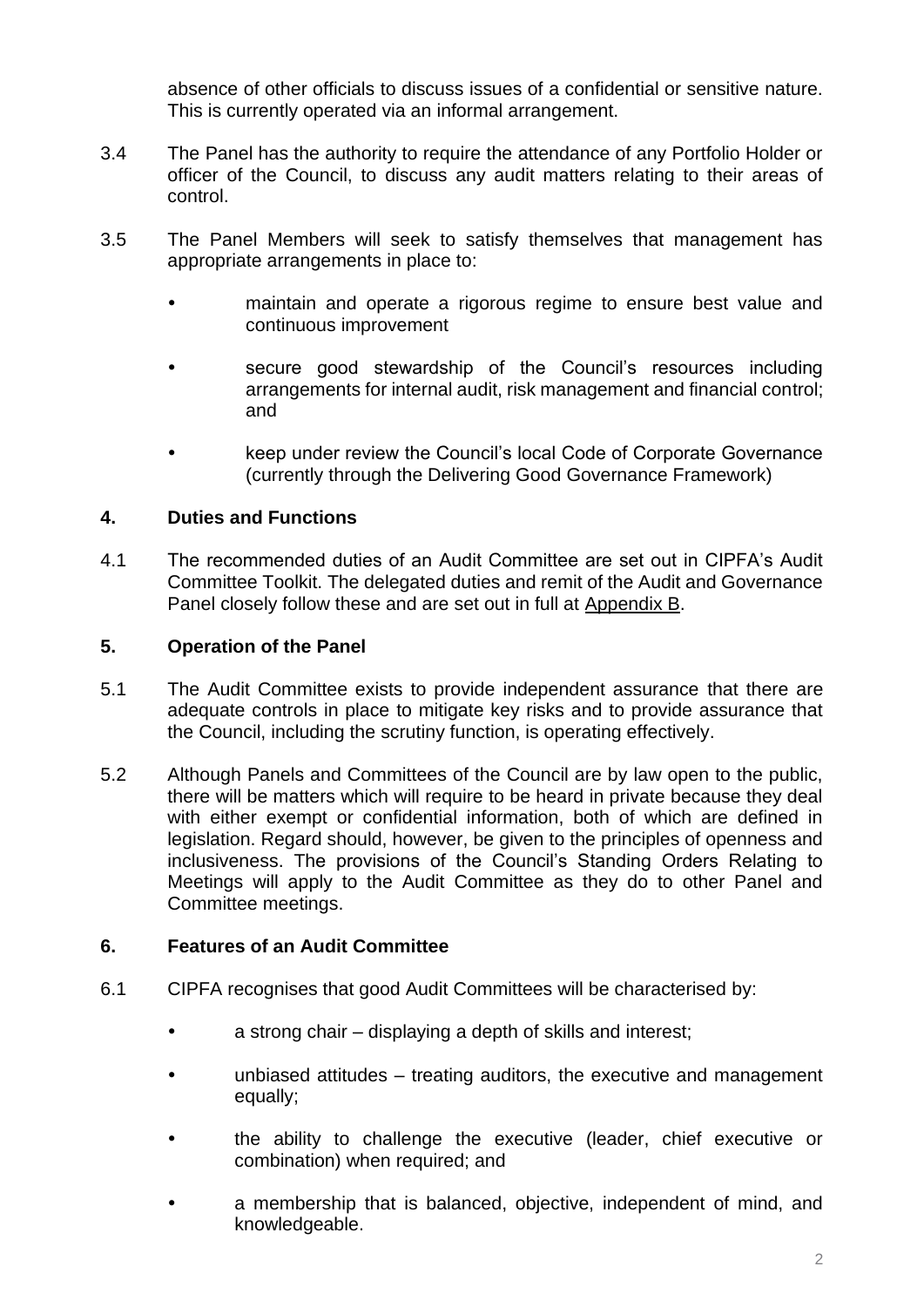- 6.2 Other features of an effective Committee include:
	- meetings are characterised by free and open discussions by all Members without political influences being displayed;
	- decisions are reached promptly, on all matters put before the Committee;
	- financial understanding is displayed by one or more of the Members when considering issues;
	- agenda papers are circulated far enough in advance of meetings to allow adequate preparation by Members; and
	- a role is displayed in monitoring and, where necessary, ensuring compliance with, audit recommendations.

# <span id="page-6-0"></span>**7. Benefits of the Committee**

- 7.1 CIPFA identifies that benefits to be gained from operating an effective Audit Committee include:
	- raising greater awareness of the need for internal control and the implementation of audit recommendations;
	- increasing public confidence in the objectivity and fairness of financial and other reporting;
	- reinforcing the importance and the independence of internal and external audit and any other similar review process; and
	- providing additional assurance through a process of independent and objective review.

# <span id="page-6-1"></span>**8. Relationships with Officers**

#### 8.1 *Head of Finance and ICT*

Whilst CIPFA stresses the importance of the role of a Council's Finance Director and that officer's relationship with the Audit Committee, in South Ayrshire Council (as in a number of Scottish councils) the traditional 'Finance Director' role has developed and changed over time.

The Council's Section 95 Officer (Head of Finance and ICT) undertakes the role previously assigned to the 'Finance Director' and has an important relationship with the Panel.

CIPFA's 'A Statement on the Role of the Finance Director' states that one of the finance director's key roles is 'maintaining strong financial management underpinned by effective financial controls'.

The Section 95 Officer should be the key point of contact for Audit Committee Members. The Committee may need advice from this officers on most, if not all, of the matters taken to it. Thus, the Head of Finance and ICT will normally be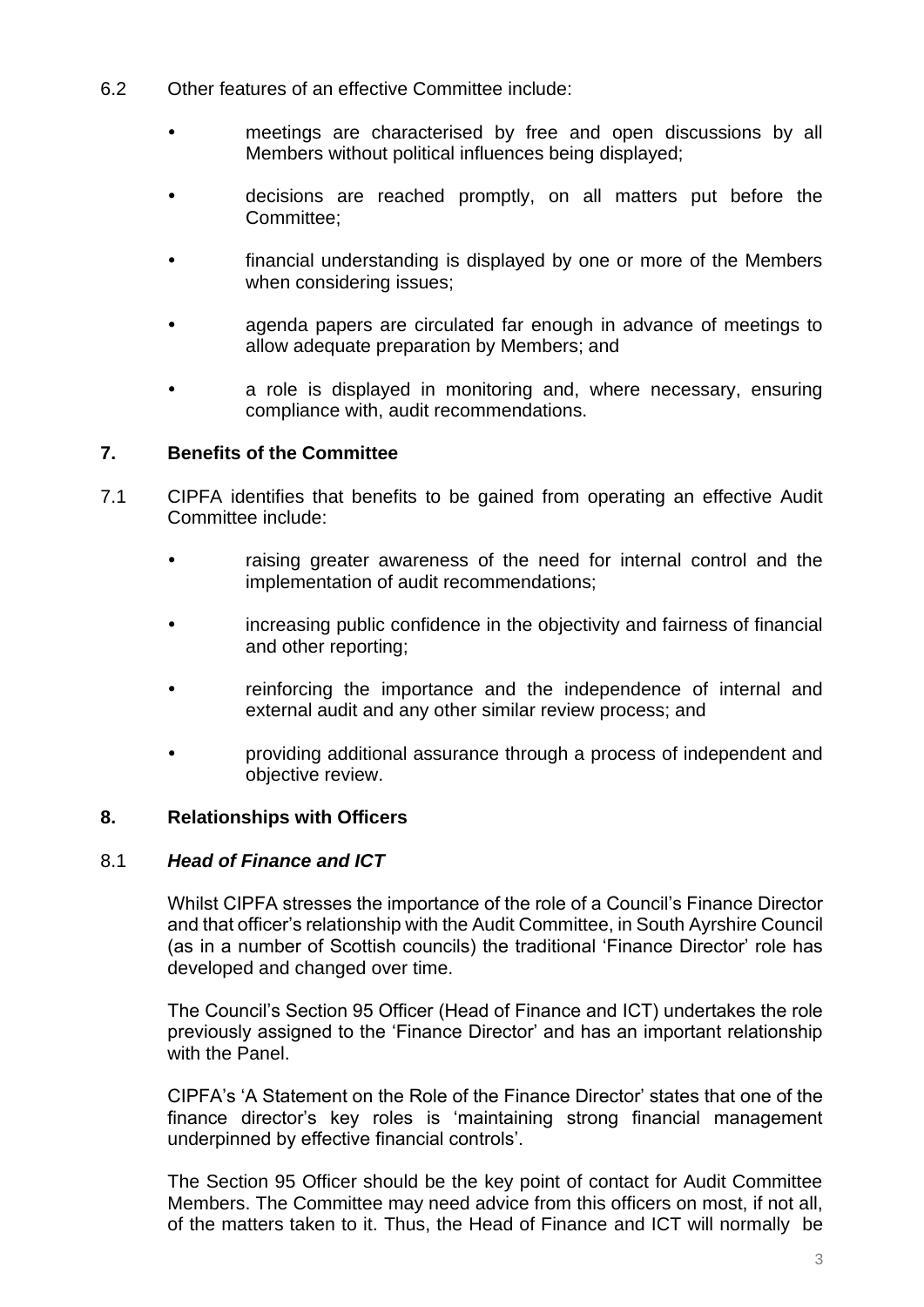expected to attend all meetings to fulfil this function which, in turn, will give the Committee additional credibility.

Planned, regular, interaction between the Section 95 Officer and the Audit Committee is set out in the table below.

|                                        | <b>Section 95 Officer</b>                                                                                | <b>Audit</b><br><b>Committee</b>                                                                               |
|----------------------------------------|----------------------------------------------------------------------------------------------------------|----------------------------------------------------------------------------------------------------------------|
| Annual accounts and<br>their audit     | Closure of accounts in<br>accordance with policies,<br>standards etc, and liaison<br>with External Audit | Receipt and review, on<br>behalf of the Council (and<br>the public), of audit<br>certificate and annual report |
| Internal and External<br>Audit reports | Provide technical advice<br>and support to the<br>Committee as required                                  | Independent scrutiny of<br>reports and follow through of<br>recommendations                                    |

#### 8.2 *Chief Executive and Directors/ Heads of Service*

Directors and Heads of Service are accountable to Members for the running of their Directorates and therefore for addressing the findings of audit reports. In addition, they are responsible for signing off the action plans for implementing audit recommendations and as such may be invited to the Audit Committee to discuss any audit matters relating to their areas of control.

The Chief Executive has the role of maintaining the strategic link between Elected Members and all other parties who may attend Audit Committee meetings. The Depute Chief Executive and Director – People also has a line management responsibility for internal audit, with the Chief Internal Auditor having direct and unequivocal access to the Chief Executive.

#### <span id="page-7-0"></span>**9. Relationships with Audit Bodies**

#### 9.1 *Internal Audit*

#### *Definition*

**Internal auditing is an independent, objective assurance and consulting activity designed to add value and improve an organisation's operations. It helps an organisation accomplish its objectives by bringing a systematic, disciplined approach to evaluate and improve the effectiveness of risk management, control and governance processes.**

#### *(Public Sector Internal Audit Standards (PSIAS) 2013)*

The remit, structure and working practices of Internal Audit are provided in the Internal Audit Charter.

#### *Internal Audit's Relationship with the Audit Committee*

The shared interests of the Committee and Internal Audit mean that there needs to be an effective working relationship between them. There are three elements to that relationship: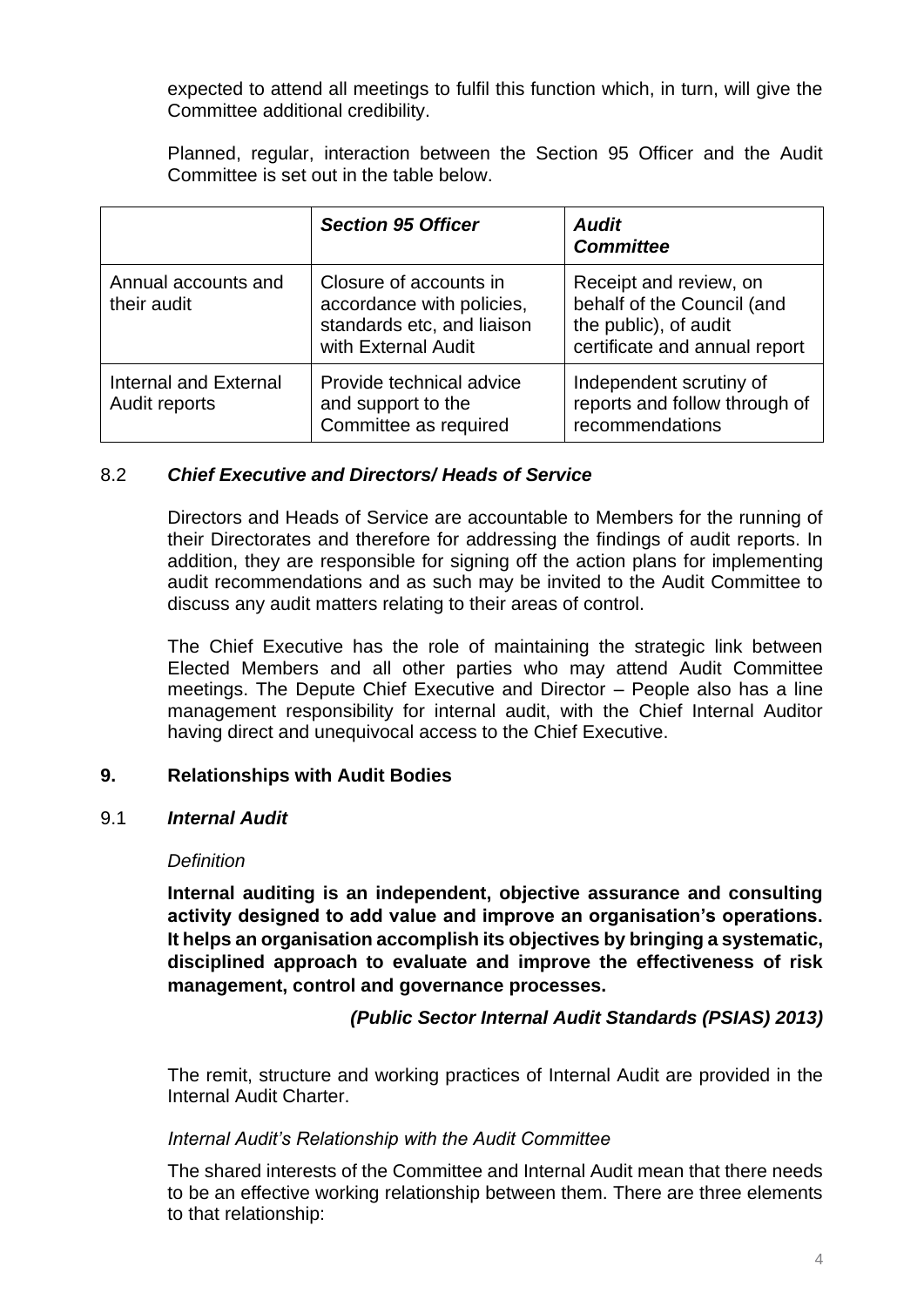- (a) the approval (but not direction) of, and monitoring of progress against, the Internal Audit Charter and Annual Plan;
- (b) using the results of Internal Audit's work to satisfy some of the Audit Committee's objectives (and vice versa);
- (c) aligning the operations of the Committee and Internal Audit, as far as possible without compromising their individual responsibilities, to make best use of resources.

To facilitate the work of the Committee, the Chief Internal Auditor shall:

- (a) attend its meetings, and contribute to the agenda;
- (b) participate in the Committee's review of its own remit and effectiveness;
- (c) ensure that it receives, and understands, documents that describe how Internal Audit will fulfil its objectives (for example, compliance with the Public Sector Internal Audit Standards, annual work programmes, progress reports);
- (d) report the outcomes on internal audit work, in sufficient detail to allow the Committee to understand what assurance it can take from that work and/ or what unresolved risks or issues it needs to address;
- (e) establish if anything arising from the work of the Committee requires consideration of changes to the audit plan, and vice versa; and
- (f) present an annual internal audit report including an overall opinion on the control environment, the extent to which the audit plan has been achieved, and a summary of any unresolved issues.

# 9.2 *External Audit*

#### *Definition*

External Audit have a different focus from Internal Audit; they report to external stakeholders in addition to officers and Members of the Council. They also have to communicate relevant matters relating to the audit of the financial statements to those charged with governance.

The differences between internal and external audit are shown in the table below.

| <i>Internal</i>                                                          | <b>External</b>                                                                 |
|--------------------------------------------------------------------------|---------------------------------------------------------------------------------|
| Main concerns: effectiveness of<br>internal controls and value-for-money | Main concerns: accuracy of final<br>accounts, value-for-money and best<br>value |
| Not a statutory function in Scotland                                     | Set up by statute                                                               |
| Set up by and reports to management                                      | Appointed by the Accounts<br>Commission                                         |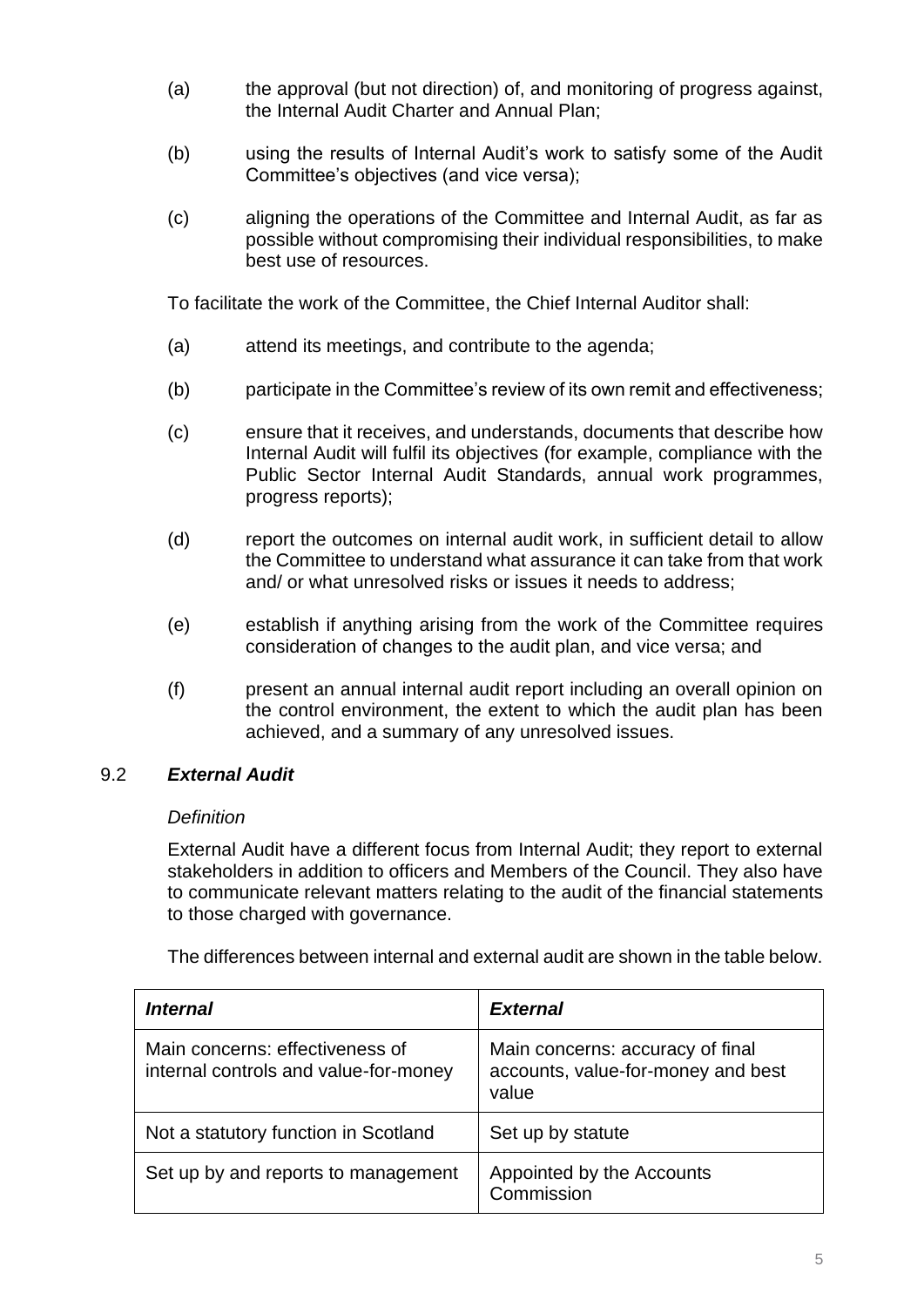| <i>Internal</i>                                                                        | <b>External</b>                                                                                                                    |
|----------------------------------------------------------------------------------------|------------------------------------------------------------------------------------------------------------------------------------|
| Responsible to management and only<br>indirectly to Members, Council tax<br>payers etc | Responsible to the ultimate 'owners' of<br>the organisation $-$ for example,<br>Council tax payers, via the Accounts<br>Commission |
| Available during Council business<br>hours                                             | Audits an organisation for a set period<br>of time each year, unless paid for more                                                 |
| Good knowledge of Council systems<br>and personnel                                     | High-level knowledge of systems and<br>personnel, but better knowledge of<br>broader legislative rules and<br>regulations          |
| Detailed audits. Using systems<br>approach. Low level materiality limits               | Broad audits. Concentrates on<br>material items and as per set<br>materiality thresholds                                           |

#### *External Audit's Relationship with the Audit Committee*

The Audit Committee shall be required to:

- 1. review the external audit plan;
- 2. review the arrangements for ensuring that there is effective liaison between Internal and External Audit;
- 3. review all matters relating to external audit, including audit planning, action points and all relevant external audit reports received by the Council, including national reports, where appropriate, and the 'How Councils Work' series;
- 4. review the audit certificate, and any matters reported from the audit of the annual accounts; and
- 5. review the monitoring and implementation of External Audit recommendations, and ensure that management takes appropriate action to implement the agreed recommendations.

#### 9.3 *Accounts Commission*

#### *Definition*

The Accounts Commission is a statutory, independent body appointed by Scottish Ministers which, through the audit process, assists local authorities in Scotland to achieve the highest standards of financial stewardship and the economic, efficient and effective use of their resources.

Detail on the responsibilities of the Accounts Commission, which include the audit of Best Value and Community Planning, are given in its website at <http://www.audit-scotland.gov.uk/about/ac/> .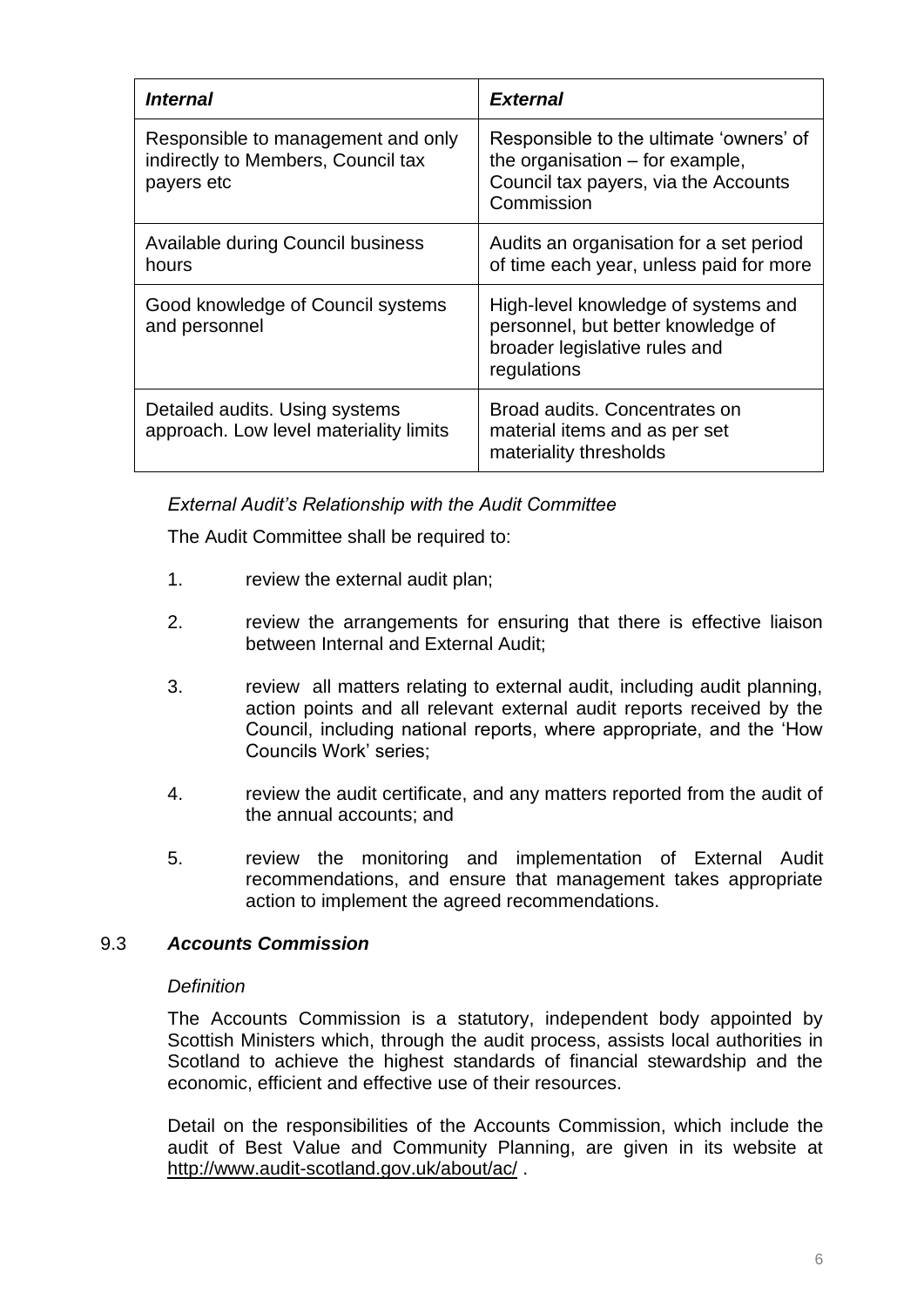#### *The Accounts Commission's Relationship with the Audit Committee*

The Accounts Commission appoint external auditors for a period of 5 years. South Ayrshire's external auditors for the period 2016/17 to 2020/21 are Deloitte LLP.

#### <span id="page-10-0"></span>**10. Relationships with Council Initiatives**

#### 10.1 *Corporate Governance*

#### *Definition*

Corporate Governance is the system by which local authorities direct and control their functions and relate to their communities, and incorporates the way in which a Council manages its business, determines strategy and objectives and goes about achieving those objectives. It is concerned with structures and processes for decision-making, accountability, control and behaviour at the upper levels of the organisation.

Three fundamental principles of corporate governance apply equally to all public sector bodies – openness, integrity and accountability.

#### *The Role of the Audit Committee*

Audit Committees have a key role to play in corporate governance and should be clearly integrated into the Council's governance framework. This includes consideration of the effectiveness of the Council's scrutiny arrangements and response to best value duties.

#### 10.2 *Risk Management*

#### *Definition*

Risk can be defined as the combination of the probability of an event and its consequences. In all types of undertakings, there is the potential for events and consequences that constitute opportunities for benefit (upside) or threats to success (downside).

Risk management is a planned and systematic approach to identifying, evaluating and responding to risks and providing assurance that responses are effective.

Internal control and risk management are increasingly recognised as important elements of good corporate governance, and it is expected that all local authorities develop and maintain robust systems for identifying and evaluating all significant risks.

For more detail see Re-Wired (currently under Regulatory Services/ Risk and Safety) .

#### *The Role of the Audit Committee*

To ensure that the Council has an appropriate corporate risk management strategy drawn up, and that risk management procedures are properly carried out. The Committee should continually challenge and review the risk management arrangements, to ensure that there is a robust system in place for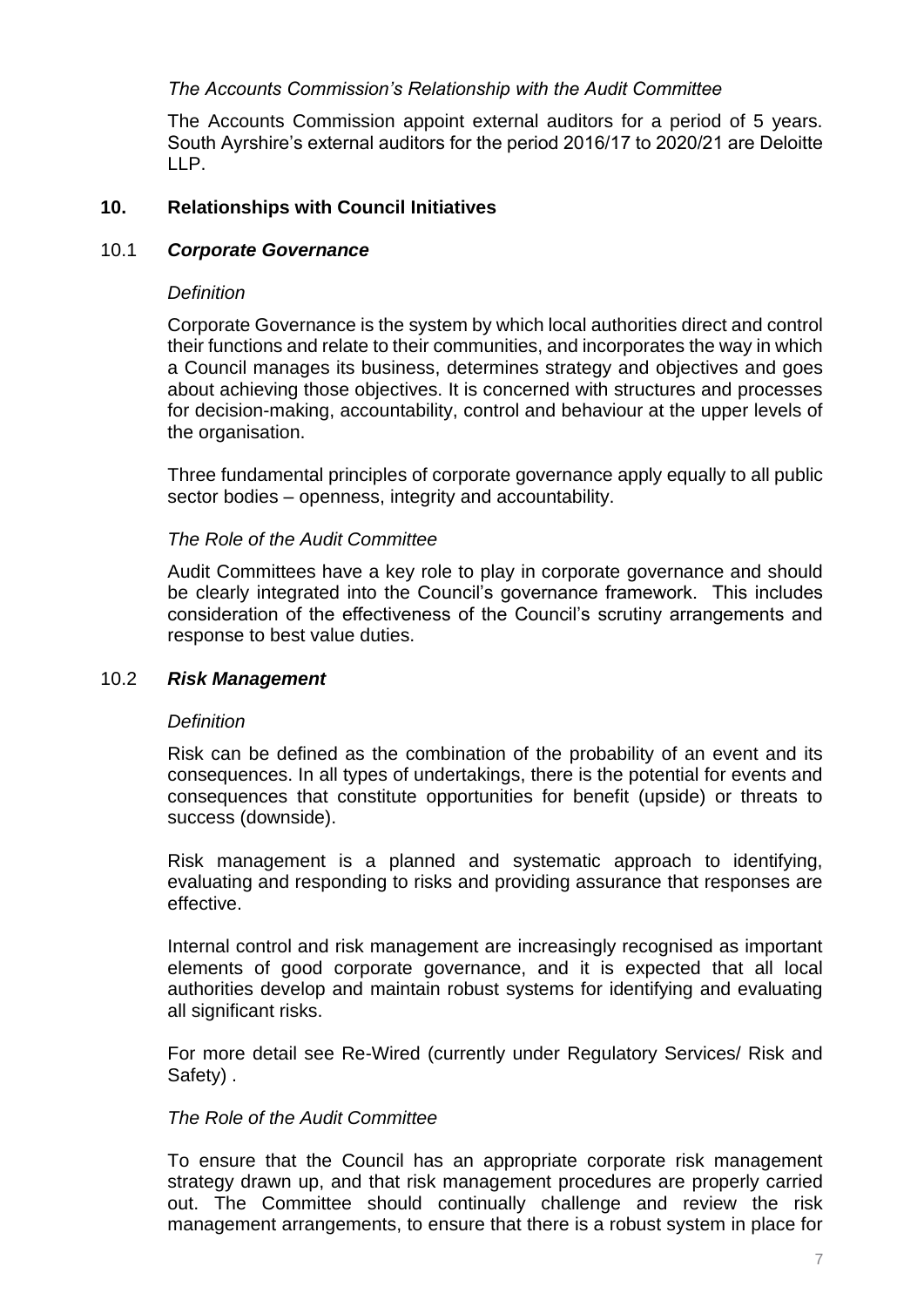identifying and managing those threats which could have a significant impact on the successful delivery of the Council's objectives.

The Committee should be provided with regular reports on the risk management process, in order to be able to fulfil their risk management responsibilities.

#### *Risk Management and Internal Audit*

The Internal Audit section has responsibility for including any areas of significant risk in its internal audit work plans. The audit section should give assurances on the evaluation of risk and the risk management process, including reviewing the management and reporting of risks. Internal Audit should not undertake imposing the risk management process, setting the risk appetite, and actually managing risks and taking risk decisions.

#### 10.3 *Strategic Planning Framework*

The Audit and Governance Panel's remit includes keeping under review the Council's local Code of Corporate Governance (under the Delivering Good Governance Framework) and ensuring arrangements for its review and continuing relevance and the publication of an Annual Governance Statement confirming how well the Council is complying with the framework. A report to the Panel at the year end will give Members the opportunity to assess progress against the various elements. The Panel will also initiate, and review the outcomes of, the bi-annual survey of Members in relation to governance issues.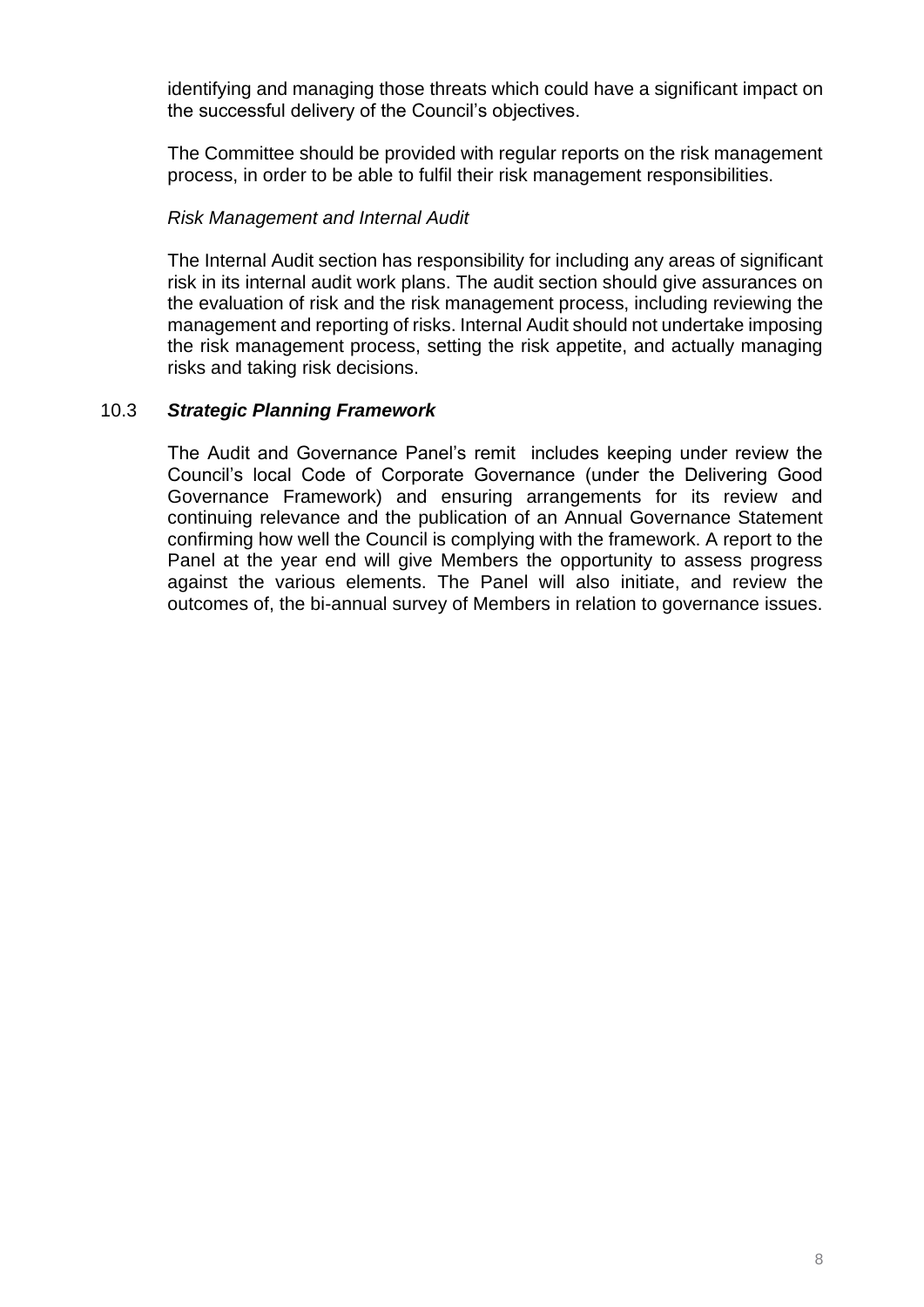# **Glossary of Terms**

# <span id="page-12-0"></span>**Audit Certificate**

The document which contains the opinion of the auditor of an organisation's accounts.

# **Audit Committee**

Audit Committees monitor and review both the risk, control and governance processes that have been established in an organisation, and the associated assurance processes. This is done through a process of constructive challenge.

# **Audit Scotland**

Audit Scotland is the statutory body that provides services to the Auditor General and the Accounts Commission, including undertaking value for money studies on their behalf. Audit Scotland also provides guidance and support to all auditors and, on behalf of the Auditor General and the Accounts Commission, monitors their performance through a rigorous quality appraisal process.

# **Best Value**

To secure continuous improvement, by challenging their existing ways of delivering services, comparing their costs with other authorities and external bodies, consulting with consumers and stakeholders over the services that should be delivered and where appropriate subjecting services to competition from outside.

# **CIPFA**

The Chartered Institute of Public Finance Accountants is a professional accountancy body which specialises in the Public Sector.

# **Corporate Governance**

The framework that ensures that an organisation fulfils its overall purpose, achieves its intended outcomes for citizens and service users, and operates in an effective, efficient and ethical manner.

# **External Audit**

External auditors check that the annual accounts of a public sector body properly reflect the financial year, funds were spent in accordance with relevant regulations or directions, and that the body achieves the best possible value for public money.

# **Internal Audit**

Internal auditing is an independent, objective assurance and consulting activity designed to add value and improve an organisation's operations. It helps an organisation accomplish its objectives by bringing a systematic, disciplined approach to evaluate and improve the effectiveness of risk management, control and governance processes.

# **Internal Control**

The systems an organisation has in place to manage and mitigate risk.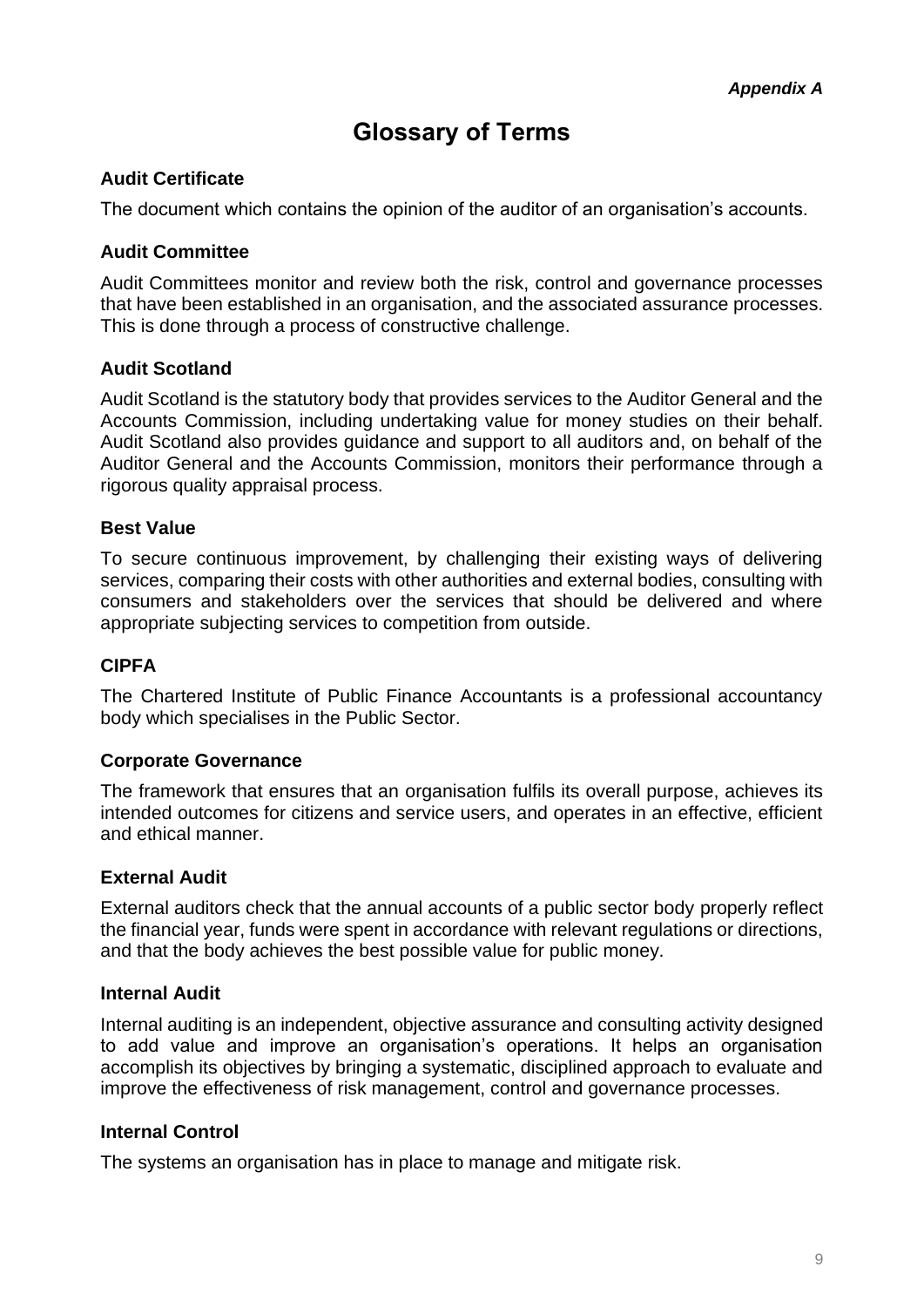# **Audit and Governance Panel**

# **Remit**

- <span id="page-13-0"></span>1.1 To act as the Audit Committee of the Council within the remit and powers as set out in detail in the Audit Committee Handbook approved by Council, and including:
	- (1) considering the overall adequacy and effectiveness of the Council's framework of governance, risk management and control arrangements, including the associated anti-fraud and anti-corruption arrangements;
	- (2) undertaking regular scrutiny of the Council's risk register and challenging the effectiveness of the risk mitigations put in place by risk owners to reduce the risks in line with the Council's risk tolerance;
	- (3) receiving and considering the Council's unaudited Annual Accounts (including the statements which form part of the Annual Accounts) as submitted to the auditor by the proper officer (unless received and considered by full Council);
	- (4) receiving and considering the Annual Report on the Audit (Report to Those Charged with Governance), prior to its submission to full Council for information;
	- (5) receiving, considering and approving the audited Annual Accounts (including the statements which form part of the Annual Accounts) by no later than 30 September immediately following the financial year to which the accounts relate (unless received, considered and approved by full Council), and in so doing to have regard to any report made or advice provided on the Annual Accounts by the proper officer or appointed auditor;
	- (6) ensuring that any issues arising from the process of drawing up, auditing and certifying the Annual Accounts are properly dealt with;
	- (7) undertaking the same role and remit as set out in paragraphs (3), (4), (5) and (6) above in relation to the Annual Accounts of charitable trusts administered by the Council and of which Councillors are Trustees;
	- (8) receiving and reviewing summary Internal Audit reports and the main issues arising, and seek assurance that action has been taken where necessary;
	- (9) receiving the annual report of the Chief Internal Auditor and monitoring the performance of the Internal Audit service;
	- (10) receiving and considering all reports of the external auditors, Audit Scotland, Accounts Commission (and other inspection agencies, where not within the remit of the Cabinet), including reports relating to charitable trusts administered by the Council and of which Councillors